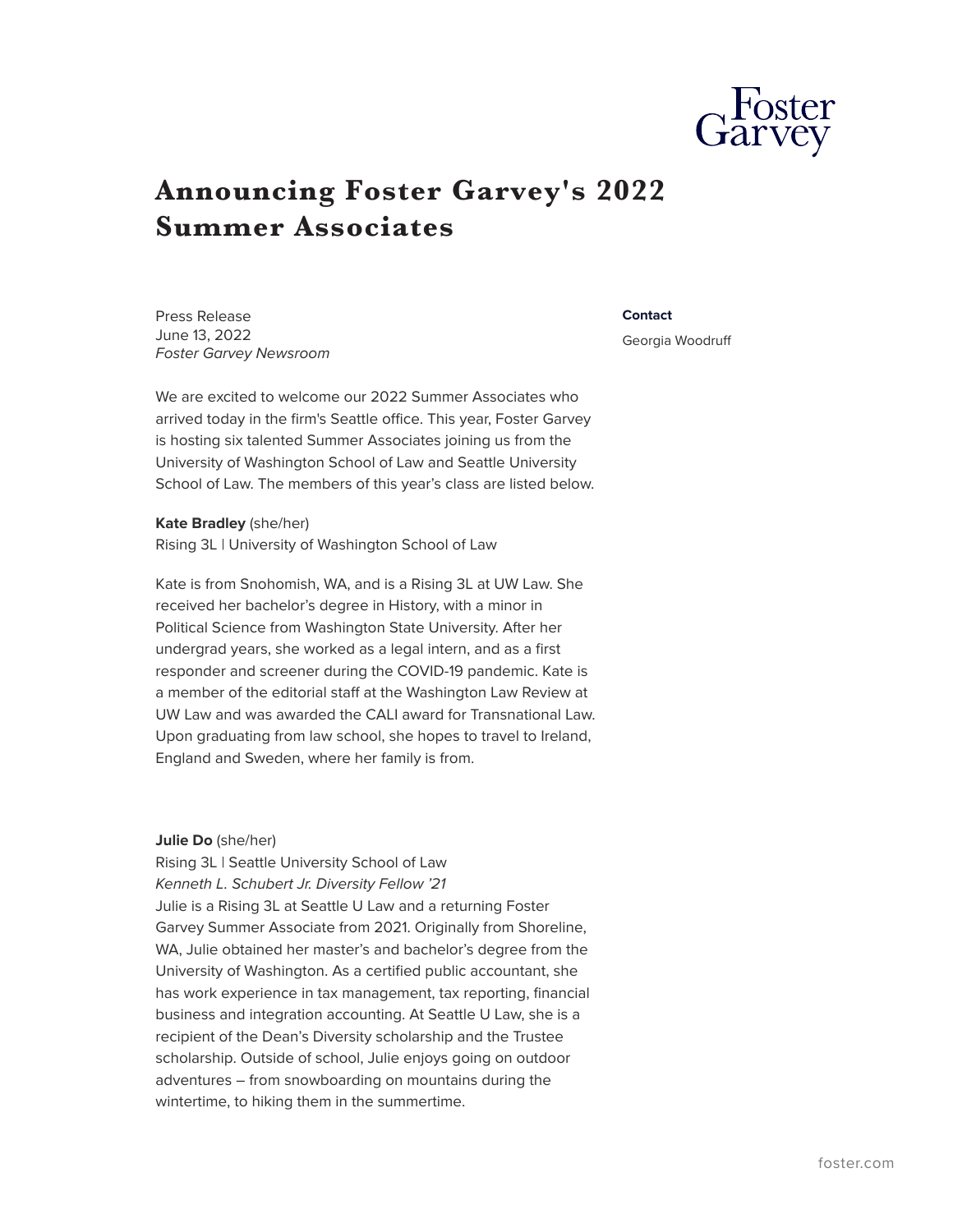

**Julia Doherty** (she/her) Rising 3L | Seattle University School of Law

Julia is a West Coast native from Redmond, WA. She attended the University of Southern California for her undergraduate studies and is now a Rising 3L at Seattle U Law. Julia's professional experience includes working as an extern for the U.S. District Court for the Western District of Washington, and working as a research assistant for a Seattle U Law professor. At law school, Julia is a member of the Seattle University Law Review and Co-President of the Alternative Dispute Resolution Board. As a huge fan of the Olympics, if Julia could go anywhere in the world, she would attend the next Summer Olympic Games.

## **Anthony Godwin** (he/him)

Rising 3L | Seattle University School of Law

Originally from Eatonville, WA, Anthony is a Rising 3L at Seattle U Law. After obtaining his bachelor's degree in Law & Justice from Central Washington University, he entered the U.S. Army as a Lieutenant Executive Officer, eventually progressing to Captain Company Commander at Fort Hood in Texas. As a law student, he is a member of the editorial staff for the Seattle University Law Review and is a recipient of the Law Community Service Scholarship. Anthony's favorite meal is Texas-style smoked brisket – a recipe he has spent the last three years perfecting.

## **William Kenick** (he/him)

Rising 2L | University of Washington School of Law *Kenneth L. Schubert Jr. Diversity Fellow '22*

William is a Rising 2L at UW Law who obtained his bachelor's degree in American Studies at Columbia University in New York City. He considers Tacoma, WA, and Panama City, Panama, as his hometowns. Prior to attending law school, William's professional experience included working as a paralegal for the Homeowner Defense Project in New York and working as a case manager for those seeking affordable housing in Kirkland, WA. At UW Law, William is a student advocate for Immigration and a 1L representative for the Latinx Law Student Association. Outside of school, William enjoys gardening, as he simultaneously contemplates how incredible the world is while working with plants, soil and bugs.